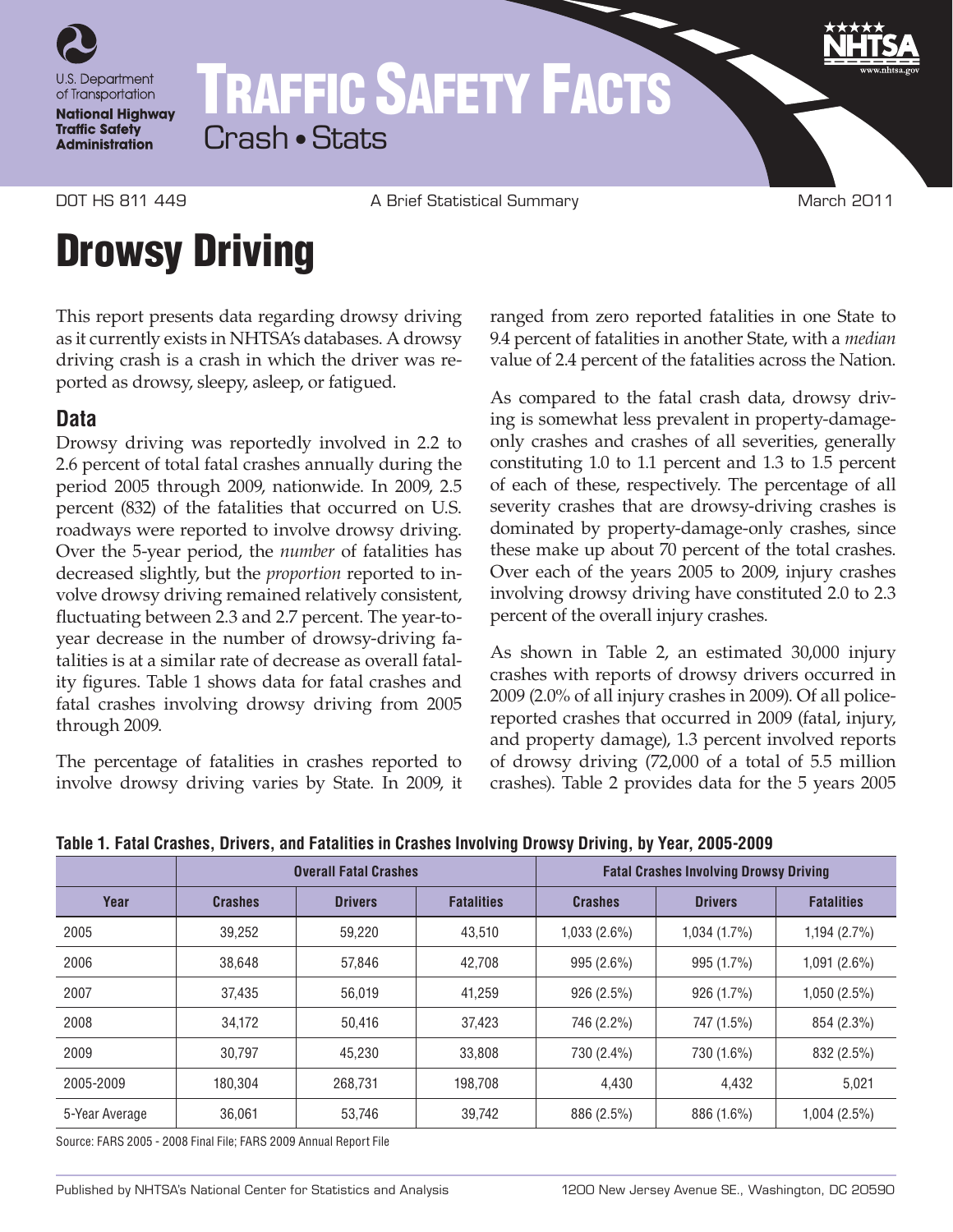| <b>Crash Year by Crash</b><br><b>Severity</b> |                  | <b>Overall Crashes</b> | <b>Crashes Involving</b><br><b>Drowsy Driving</b> |  |
|-----------------------------------------------|------------------|------------------------|---------------------------------------------------|--|
|                                               | Fatal            | 39,252                 | 1,033 (2.6%)                                      |  |
| 2005                                          | Injury           | 1,816,000              | 42,000 (2.3%)                                     |  |
|                                               | PD <sub>0</sub>  | 4,304,000              | 47,000 (1.1%)                                     |  |
|                                               | Total            | 6,159,000              | 91,000 (1.5%)                                     |  |
| 2006                                          | Fatal            | 38,648                 | 995 (2.6%)                                        |  |
|                                               | Injury           | 1,746,000              | 38,000 (2.2%)                                     |  |
|                                               | P <sub>D</sub> O | 4,189,000              | 47,000 (1.1%)                                     |  |
|                                               | Total            | 5,973,000              | 86,000 (1.4%)                                     |  |
| 2007                                          | Fatal            | 37,435                 | 926 (2.5%)                                        |  |
|                                               | Injury           | 1,711,000              | 38,000 (2.2%)                                     |  |
|                                               | PD <sub>0</sub>  | 4,275,000              | 49,000 (1.1%)                                     |  |
|                                               | Total            | 6,024,000              | 88,000 (1.5%)                                     |  |
|                                               | Fatal            | 34,172                 | 746 (2.2%)                                        |  |
| 2008                                          | Injury           | 1,630,000              | 36,000 (2.2%)                                     |  |
|                                               | P <sub>D</sub> O | 4,146,000              | 43,000 (1.0%)                                     |  |
|                                               | <b>Total</b>     | 5,811,000              | 79,000 (1.4%)                                     |  |
|                                               | Fatal            | 30,797                 | 730 (2.4%)                                        |  |
| 2009                                          | Injury           | 1,517,000              | 30,000 (2.0%)                                     |  |
|                                               | P <sub>D</sub> O | 3,957,000              | 41,000 (1.0%)                                     |  |
|                                               | Total            | 5,505,000              | 72,000 (1.3%)                                     |  |
|                                               | Fatal            | 180,304                | 4,430 (2.5%)                                      |  |
|                                               | Injury           | 8,421,000              | 184,000 (2.2%)                                    |  |
| 2005-2009                                     | P <sub>D</sub> O | 20,871,000             | 227,000 (1.1%)                                    |  |
|                                               | Total            | 29,473,000             | 416,000 (1.4%)                                    |  |
|                                               | Fatal            | 36,061                 | 886 (2.5%)                                        |  |
| 5-Year                                        | Injury           | 1,684,000              | 37,000 (2.2%)                                     |  |
| Average                                       | PD <sub>0</sub>  | 4,174,000              | 45,000 (1.1%)                                     |  |
|                                               | Total            | 5,895,000              | 83,000 (1.4%)                                     |  |

#### **Table 2. Motor Vehicle Traffic Crashes and Crashes Involving Drowsy Driving, by Year, 2005-2009**

Source: NCSA, FARS 2005-2008 (Final), 2009 ARF; GES 2005-2009; PDO – Property Damage Only

to 2009 citing the overall number of crashes by crash severity and those that were reported to involve drowsy driving

### **Previous Data**

- n *Crashes and Fatalities Related to Driver Drowsiness/ Fatigue* (Knipling & Wang, 1994) – Knipling and Wang conducted an analysis of FARS and GES data from 1989 to 1993 regarding fatigue and drowsiness. Based on GES data, an average of 40,000 non-fatal injuries annually were associated with 1989-93 police-reported driver drowsiness crashes (1.4%). Data from 1989-93 indicates that drowsiness/fatigue was cited as a factor in an annual average of 1,357 fatal crashes resulting in 1,544 fatalities. This represents approximately 3.6 percent of all fatal crashes and 3.6 percent of fatalities during those 5 years.
- n *National Motor Vehicle Crash Causation Survey (NMVCCS)* – NMVCCS consists of post-crash survey data from a nationally representative sample of tow-away crashes. Fatigue and sleeping were identified in two variables during the survey. For those cases in which the critical reason for the critical pre-crash event (first fatigue-related variable) was attributed to the driver, 3.2 percent involved the driver being sleepy or actually sleeping at the time of the crash. Crash associated factors were also determined including one question asking whether or not the driver was fatigued. Seven percent of the drivers of the case vehicles were fatigued and 68 percent were not fatigued.

## **Methodology**

Data sources available to analyze drowsy driving include NHTSA's Fatality Analysis Reporting System (FARS) and National Automotive Sampling System (NASS) General Estimates System (GES). FARS is a census of all fatal crashes that occur on the Nation's roadways. NASS GES contains data from a nationally representative sample of police-reported crashes, including those that result in fatality, injury, or property damage. Data presented from NASS GES are estimates and are used to describe crashes of all severities. FARS and GES variable attributes were reviewed to determine the appropriate search criteria for each database that would define drowsy driving.